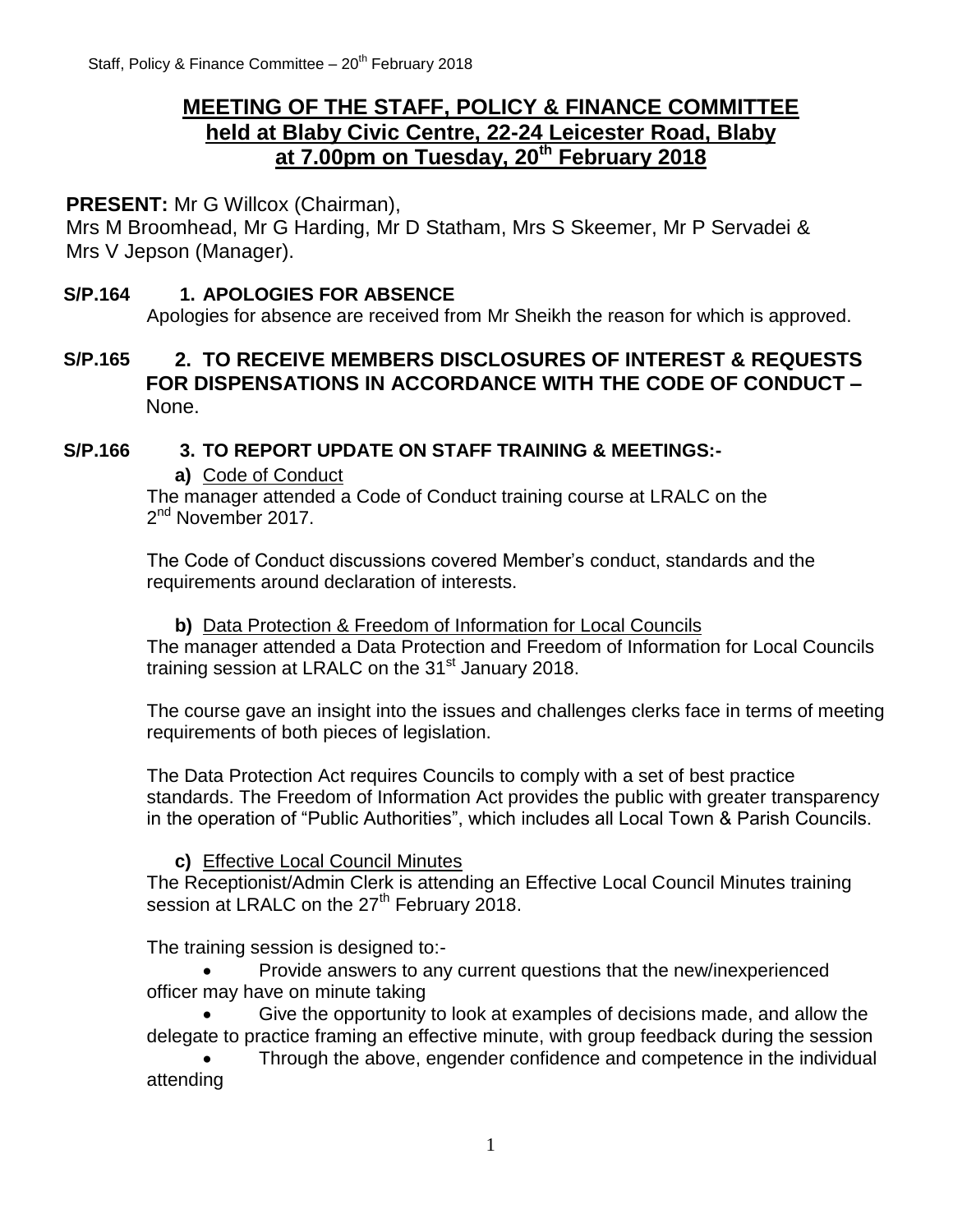## **d)** Granting, Exercising and Transferring Rights of Burials.

The manager and receptionist are due to attend a 'Granting, Exercising and Transferring Rights of Burials' training session at LRALC on the 26<sup>th</sup> April 2018.

The course focuses on granting, exercising and transferring rights of burial.

 Legal documents – Will, Grant of Probate and Letters of Administration, Transfer Forms, Statutory Declarations – Which one to use?

 Granting of Memorial Rights – consideration in light of memorial management issues.

**e)** Traffic Management for Community Events

All 5 members of staff will be attending a 5 hour accredited training course on Traffic Management for Community Events on the 16<sup>th</sup> March 2018; this training is being held at Blaby Civic Centre.

## **S/P.167 4. TO CONSIDER STAFFING MATTERS:-**

# **a) Employees Pay**

## National Minimum Wage Rates

From April 2018 the National Minimum Wage will increase, the rates are reviewed yearly by the Government, who are advised by the independent body Low Pay Commission.

The main recommendation put forward by the Low Pay Commission concern the rates at which the Government have set the National Living Wage and the National Minimum Wage from April 2018.

The Low Pay Commission has recommended that:

- The National Minimum Wage (for workers aged 25 and over) should increase from £7.50 to £7.83.
- The rate for  $21 24$  year olds should increase from £7.05 to £7.38
- The rate for 18 20 year olds should increase from £5.60 to £5.90
- The rate for  $16 17$  year olds should increase from £4.05 to £4.20
- The apprentice rate (for apprentices aged under 19 or in the first year of their apprenticeship) should increase from £3.50 to £3.70

# **b) Events / Funding Co-ordinator**

In August 2017 members of the Staff, Policy & Finance committee agreed to allow the Events / Funding Co-ordinator to increase her hours by 5 per week to assist with the Heritage Lottery application, as this project has now been decided not to continue the Events / Funding Co-ordinators hours were reduced back to her original hours of 20 per week as of the  $1<sup>st</sup>$  February 2018.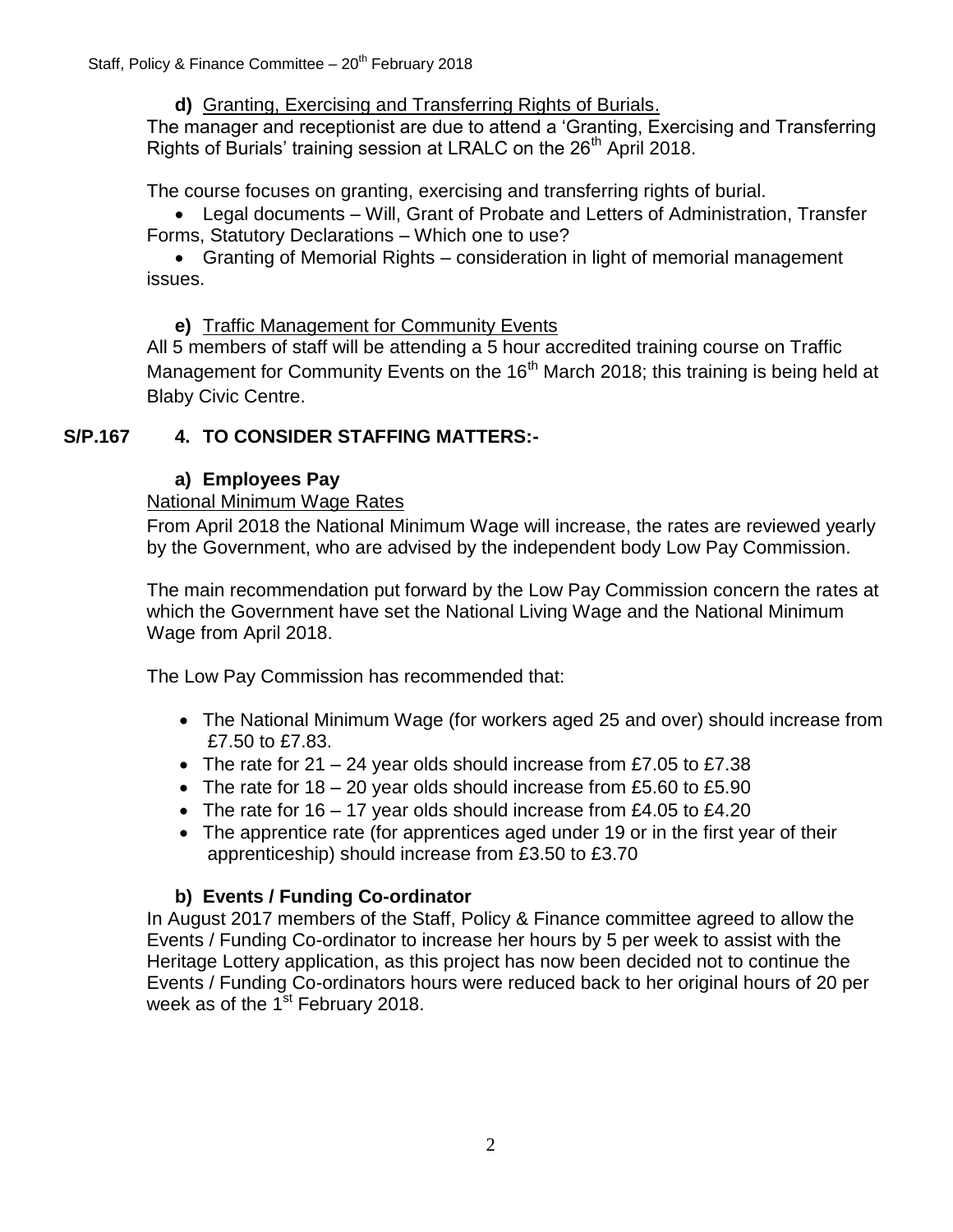## **c) To Consider Ill Health Insurance**

Members considered a quotation received for ill health cover which currently the council does not have linked to the Councils pension scheme.

Leicestershire County Council Pensions department state that in essence, the whole thing is cost neutral as well as a risk remover, as a small premium will be paid to Legal and General for the cover, but then Leicestershire County Council gives a corresponding discount on our employer contribution. Taking out this insurance removes the risk of the Parish Council having someone obtain ill health, which is totally out of our control, and being landed with a large bill.

Calculating from the total pensionable salary roll for Blaby Parish Council the cost for ill health insurance is £1,101.13 per annum.

**RESOLVED:** Accept the quotation from Legal & General for ill health cover priced at £1,101.13 per annum.

## **S/P.168 5. TO RECEIVE MANAGERS REPORT**

#### Loft Hatch & Ladders

Boarding and two new fire resistant loft hatches and ladders have been installed on the first floor of the civic centre at the front of the building.

#### First Floor Ceiling Damage

Since the damage on the first floor of the civic centre has appeared it has been brought to our attention that there is no access into the roof space at the rear of the civic centre as there is a brick wall separating the front and back loft areas.

**AGREED:** Add this item to the next Staff, Policy & Finance committee agenda for further consideration once clarification has been sourced regarding access from the acorn room and landing.

#### Paxton Door System

The annual maintenance of the Paxton door system has been carried out, a replacement door pad was required to be fitted in the Oakfield Room and the Acorn Room, the existing pads were still under warranty and have been replaced free of charge.

## Directory Board

The second directory board has been fitted to the front rails of the civic centre; this board is for organisations who lease offices spaces at the Civic Centre to display their company logo.

## Blaby Civic Centre - Decorating

The ground staff has been redecorating the Civic Centre which is now looking clean and refreshed.

## **S/P.169 6. TO CONSIDER DATA PROTECTION OFFICER**

The Data Protection legislation is changing from the  $25<sup>th</sup>$  May 2018.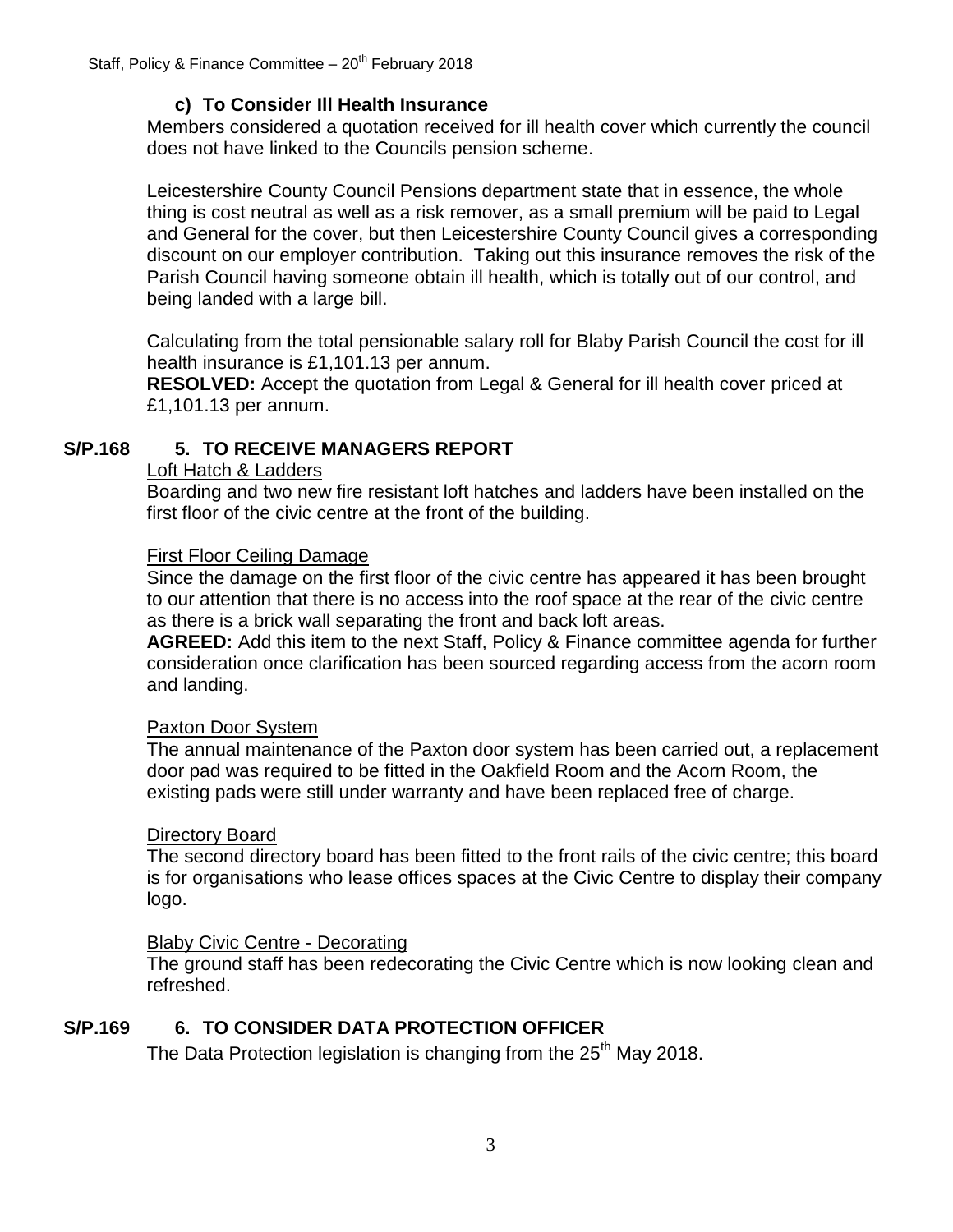Members have been issued with a copy of the Legal Topic Note L10-17 – Data Protection Officer produced by National Association of Local Councils (NALC) which gives information on:-

- The Data Protection Officer's responsibilities
- The person appointed as the Data Protection Officer
- Can clerks or Responsible Finance Officer's be Data Protection Officers?

Based on the 21<sup>st</sup> December 2017 drafting of General Data Protection Regulation (GDPR) it is NALC's view that most Clerks cannot be designated as a Council Data Protection Officer, this is because although they may satisfy some requirements of the job, they will not satisfy all of them which are summarised below:-

- An absence of conflicts of interests;
- Independence:
- Expert knowledge of data protection law and practices and related professional ethics to effectively advise and influence full council;
- Adequate time to perform Data Protection Officer role

NALC are looking to set up a sector led data protection and cybersecurity body to help develop support for the sector including potentially a sector led Data Protection Officer service.

**AGREED:** Monitor this situation and once clarification has been received from LRALC/NALC members are to consider whether to appoint the LRALC or a member of the Parish Council staff to be the Councils Data Protection Officer.

## **S/P.170 7. TO CONSIDER GENERAL POLICY 20 – VOLUNTEERS**

At the last Staff, Policy & Finance committee meeting members wished for the volunteer's policy to be added to this agenda for further consideration, 2 policies have been issued for members consideration.

**AGREED:** Adopt the proposed version of the General Policy No. 20 – Volunteer Policy.

## **S/P.171 8. TO CONSIDER CONTRACT FOR MAINTENANCE OF FIRE EXTINGUISHERS**

All members have been issued with quotations for the installation & maintenance of fire extinguishers at the following locations:-

- Oakfield Park
- Cemetery Chapel
- Blaby Parish Council

| <b>Quotation 1</b>                                  | <b>Quotation 2</b>                 | <b>Quotation 3</b>          |
|-----------------------------------------------------|------------------------------------|-----------------------------|
| To supply, commission<br>and install the following: | <b>Recommend the</b><br>following: | For all sites:              |
|                                                     |                                    | <b>Change Rooms</b>         |
| Site - Oakfield Park                                | <b>Sports Field Changing</b>       | The cost to supply you with |
| 2 x 6ltr Foam Extinguisher                          | <b>Room / Community Room</b>       | 2 x 6 Litre Foam            |
| 2 x 2kg CO2 Extinguisher                            | 1 x Water                          | Extinguishers and 2 x 2 Kg  |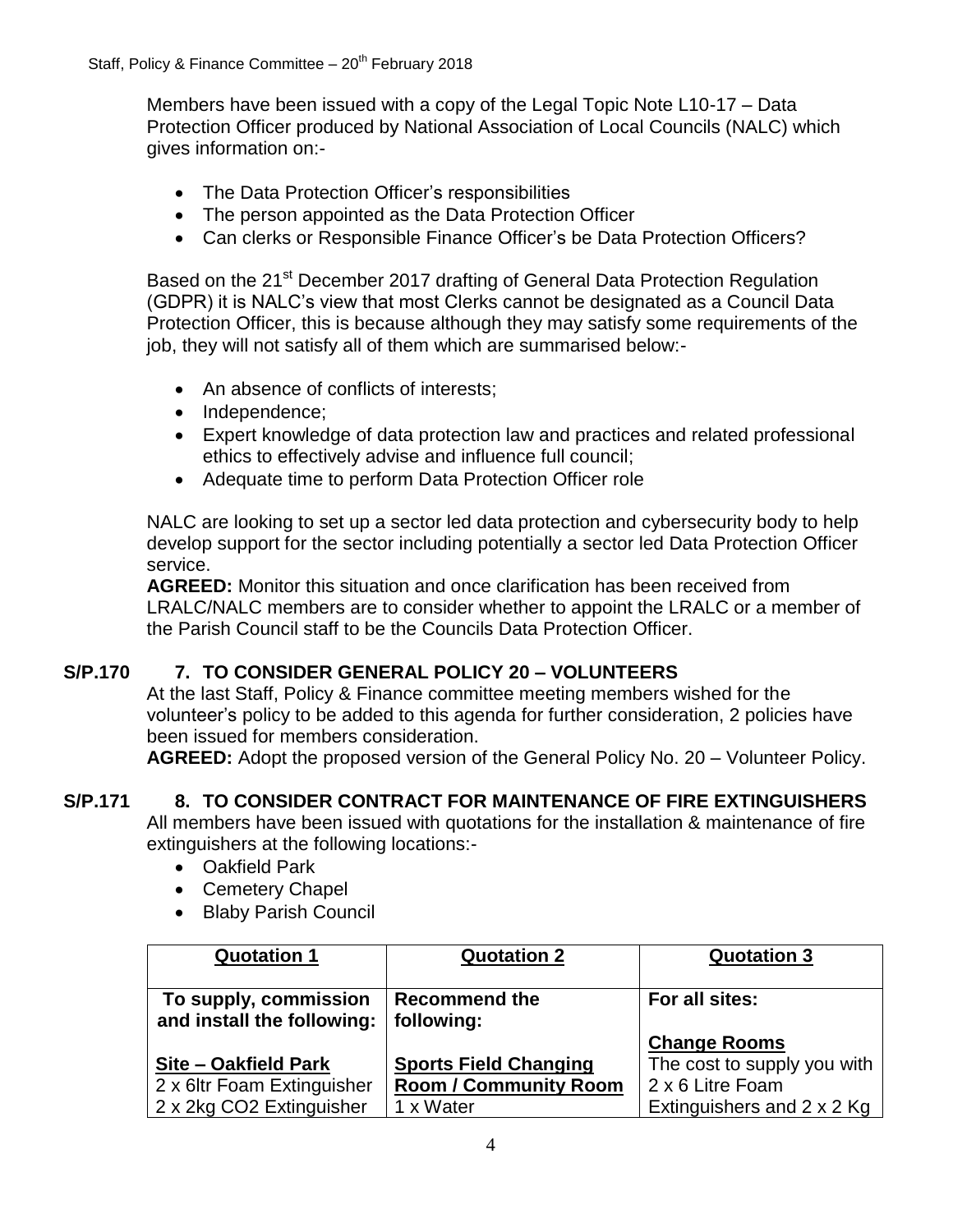| (One of these CO2's<br>replaces an existing<br>powder extinguisher which<br>is out of date<br>4 x Extinguisher ID Signs<br>1 x Fire Blanket<br>1 x Foam Extinguisher<br><b>Extended Service</b><br>2 x Fire Exit Signs<br><b>Sub Total: £267.00</b>                                                                                                                                   | 1 x Carbon Dioxide<br>2 x Signs<br>2 x Fixings<br><b>Total £130.60 + VAT</b><br><b>Store Room</b><br>1 x Foam<br>1 x Dry Powder<br>1 x Carbon Dioxide<br><b>Total £187.90 + VAT</b>       | CO <sub>2</sub> Extinguishers for the<br>new changing rooms and<br>service the 6 fire<br>extinguishers on site will<br>be<br><b>Total £290.00 + VAT</b><br><b>Civic Centre</b><br>Service of fire<br>extinguishers |
|---------------------------------------------------------------------------------------------------------------------------------------------------------------------------------------------------------------------------------------------------------------------------------------------------------------------------------------------------------------------------------------|-------------------------------------------------------------------------------------------------------------------------------------------------------------------------------------------|--------------------------------------------------------------------------------------------------------------------------------------------------------------------------------------------------------------------|
| <b>Site: Chapel</b><br>1 x Attendance Fee<br>2 x Basic Extinguisher<br>1 x Foam<br>Service<br><b>Extinguisher Extended</b><br>Service<br>1 x 6Kg Powder<br>Extinguisher<br><b>Sub Total: £103.00</b>                                                                                                                                                                                  | Above Total £318.50+VAT<br>Service of extinguishers<br>Civic Centre approx. 5<br>£42.50 + VAT<br>Cemetery in the workshop 4<br>£34.00 + VAT<br>All spares are included in<br>this service | <b>Total £65.00 + VAT</b><br><b>Cemetery</b><br>Service of fire<br>extinguishers<br><u>Total</u><br>£45.00 + VAT<br>Total all 3 sites: £480.00<br>(No site visit)                                                  |
| <b>Site: Blaby Parish</b><br><b>Council</b><br>1 x Attendance Fee<br>5 x Basic Extinguisher<br>Service 2 x Foam<br><b>Extinguisher Extended</b><br>Service<br>1 x 2kg CO2 (This<br>replaces the 6Kg Powder<br>Extinguisher which is out<br>of date)<br>1 x Fire Blanket Inspection<br>1 x Extinguisher ID Sign<br><b>Sub Total: £153.25</b><br>Total cost for all 3<br>Sites: £523.25 | <u>Total for all £395.00 + VAT</u>                                                                                                                                                        |                                                                                                                                                                                                                    |

**RESOLVED:** Accept quotation number 2 for the supply and maintenance of fire extinguishers at Blaby Civic Centre, Cemetery and Oakfield Park with the following amendments:-

**Suggested Items - Sports Field Changing Room / Community Room**

1 x Water, 1 x Carbon Dioxide, 2 x Signs & 2 x Fixings **Total £130.60 + VAT**

# **Approved Items - Sports Field Changing Room / Community Room**

1 x Foam (Community Room), 2 x Carbon Dioxide, 2 x Signs & 2 x Fixings **Total £130.60 + VAT – Revised price with changes d**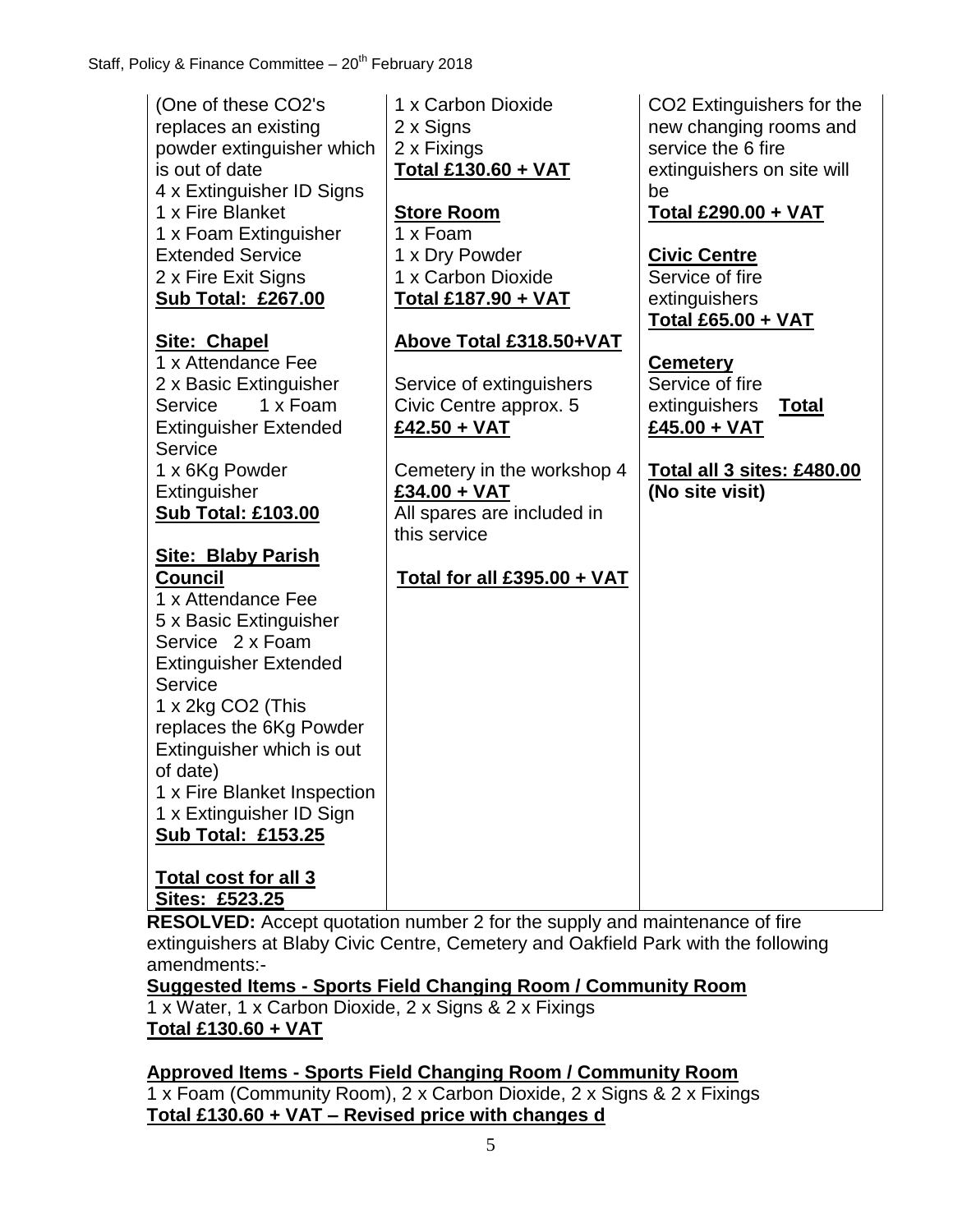# **Approved Items - Store Room**

1 x Foam, 1 x Dry Powder & 1 x Carbon Dioxide **Total £187.90 + VAT**

Service of 5 extinguishers at Blaby Civic Centre = **£42.50 + VAT** Service of 4 extinguishers in the Cemetery workshop = **£34.00 + VAT** All spares are included in this service

# **S/P.172 9. TO CONSIDER QUOTATIONS RECEIVED FOR EMERGENCY LIGHTS, INTRUDER ALARM & FIRE ALARM CHECKS**

## **a) Fire Alarm & Emergency Lighting**

All members have been issued with quotations for the annual maintenance of emergency lights & fire alarm at Blaby Civic Centre:-

| <b>Quotation 1</b>                                                                                                                                                                                                                                                                                                                                                                                                                                                                                                                                                                                                          | <b>Quotation 2</b>                                                                                                                                | <b>Quotation 3</b>                                                                                                                                                                 |
|-----------------------------------------------------------------------------------------------------------------------------------------------------------------------------------------------------------------------------------------------------------------------------------------------------------------------------------------------------------------------------------------------------------------------------------------------------------------------------------------------------------------------------------------------------------------------------------------------------------------------------|---------------------------------------------------------------------------------------------------------------------------------------------------|------------------------------------------------------------------------------------------------------------------------------------------------------------------------------------|
| <b>FIRE ALARM</b><br>For both items two service /<br>preventative maintenance<br>visits per year.<br>Includes one FOC callout to<br>the fire alarm system if<br>needed within the year.<br>Parts for the fire alarm<br>system including back-up<br>batteries not included in the<br>service cost.<br>£180.00 + VAT annually<br><b>EMERGENCY LIGHTING</b><br>One 3 hour discharge test<br>once a year.<br>One 1 hour discharge test<br>once a year.<br>Parts for the emergency<br>lighting including batteries<br>not included in the service<br>costs.<br>£95.00 + VAT annually<br>Total - £275.00 + VAT<br><b>Annually</b> | <b>FIRE ALARM &amp;</b><br><b>EMERGENCY LIGHTING</b><br>One service per year for<br>fire alarm and emergency<br>lighting<br>Total - £180.00 + VAT | <b>FIRE ALARM</b><br>One service per year<br>$£125.00 + VAT$<br><b>EMERGENCY LIGHTING</b><br>Tested and certified twice a<br>year<br>£180.00 + VAT<br><u>Total - £305.00 + VAT</u> |
|                                                                                                                                                                                                                                                                                                                                                                                                                                                                                                                                                                                                                             |                                                                                                                                                   |                                                                                                                                                                                    |

**RESOLVED:** Accept quotation number 2 for the annual maintenance of the Civic Centre emergency lights and fire alarm priced at £180.00 + VAT.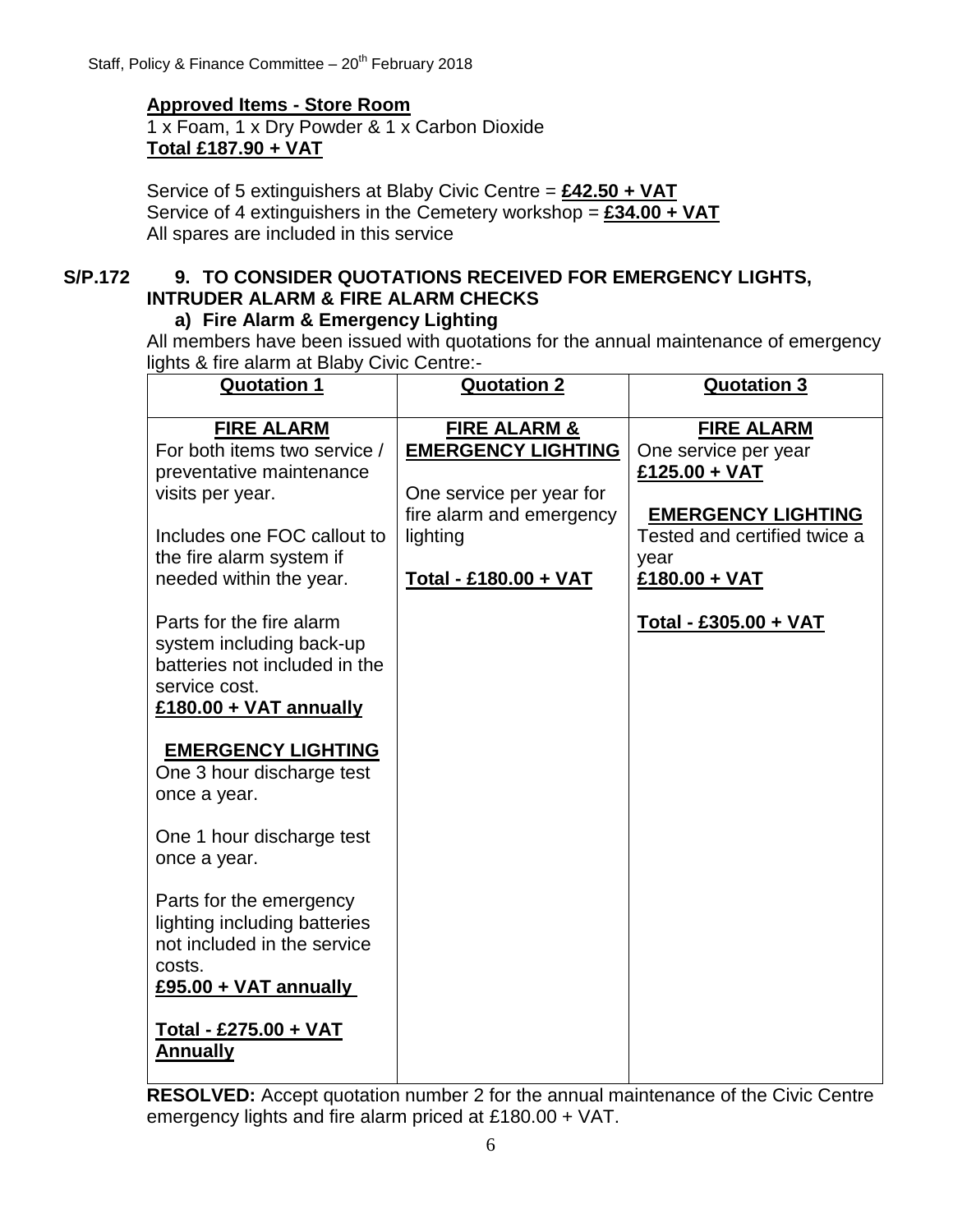# **b) Intruder Alarm**

All members have been issued with quotations for the annual maintenance of the intruder alarm at Blaby Civic Centre:-

| <b>Quotation 1</b>                                                                                                                                                                                                                                                                                                                                 | <b>Quotation 2</b>                                                                                     | <b>Quotation 3</b>                                                              |
|----------------------------------------------------------------------------------------------------------------------------------------------------------------------------------------------------------------------------------------------------------------------------------------------------------------------------------------------------|--------------------------------------------------------------------------------------------------------|---------------------------------------------------------------------------------|
| <b>INTRUDER ALARM</b><br>One service / preventative<br>maintenance visit per<br>year.<br>Includes one FOC callout<br>to the alarm system if<br>needed within the year.<br>Parts for the alarm system<br>including back-up<br>batteries and wireless<br>device batteries will not be<br>included in the service<br>cost.<br>£97.50 + $VAT$ annually | <b>INTRUDER ALARM</b><br>Two visit per year for<br>service on intruder alarm<br>£170.00 + VAT annually | <b>INTRUDER ALARM</b><br>Annual service for intruder<br>alarm<br>$£90.00 + VAT$ |

**RESOLVED:** Accept quotation number 3 for the annual maintenance of the Civic Centre intruder alarm priced at £90.00 + VAT.

# **S/P.173 10.TO REPORT UPDATE ON OFFICES TO LET AT BLABY CIVIC CENTRE**

#### **Leased Offices**

All 5 offices at Blaby Civic Centre are occupied by the following organisations:-

- Ground Floor
	- $\circ$  Oakfield Room De Carle Physiotherapist
- First Floor
	- o Snowy Room Rockstar Marketing Group
	- o Grey Room Kennect Recruitment
	- $\circ$  Tawny Room Reflections Therapy Alliance
	- o Hawk Room Community Dental Services

## **S/P.174 11. TO CONSIDER CIVIC CENTRE BOOKING FORM**

Members considered the hourly room hire fees for the following meeting rooms, these fees were last considered in February 2017 where no changes were made to the hourly hire fees:-

- Northfield Room (Ground Floor) Up to 8 people = £8 + VAT per hour
- Acorn Room (First Floor) Up to 50 people £15 + VAT per hour

**RESOLVED:** No changes are to be made to the room hire hourly rate.